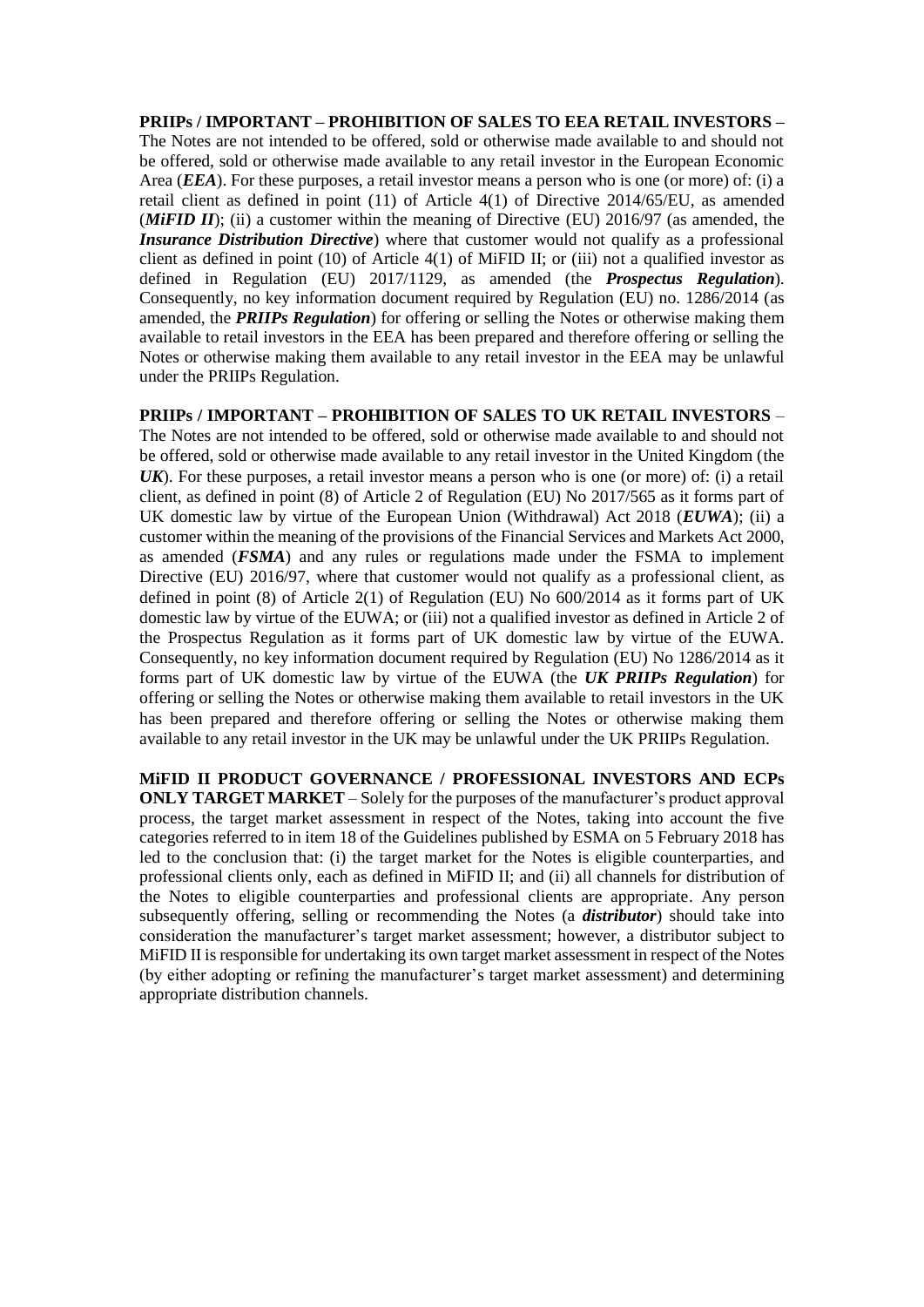## **Final Terms dated 19 April 2022**

# **SOCIÉTÉ GÉNÉRALE SFH (**the **Issuer)**

# **Legal Entity Identifier (LEI): 969500KN90DZLHUN3566**

Issue of €100,000,000 1.603 per cent. *obligations de financement de l'habitat* due 21 April 2037 extendible up to 21 April 2038

Series 112

Tranche 1

(the *Notes*)

under the €50,000,000,000 Euro Medium Term Note Programme

Issue Price: 100.00 per cent.

SOCIÉTÉ GÉNÉRALE CORPORATE & INVESTMENT BANKING

(the *Sole Bookrunner*)

BAYERNLB

DZ BANK AG

(the *Co-Managers* and, together with the Sole Bookrunner, the *Managers*)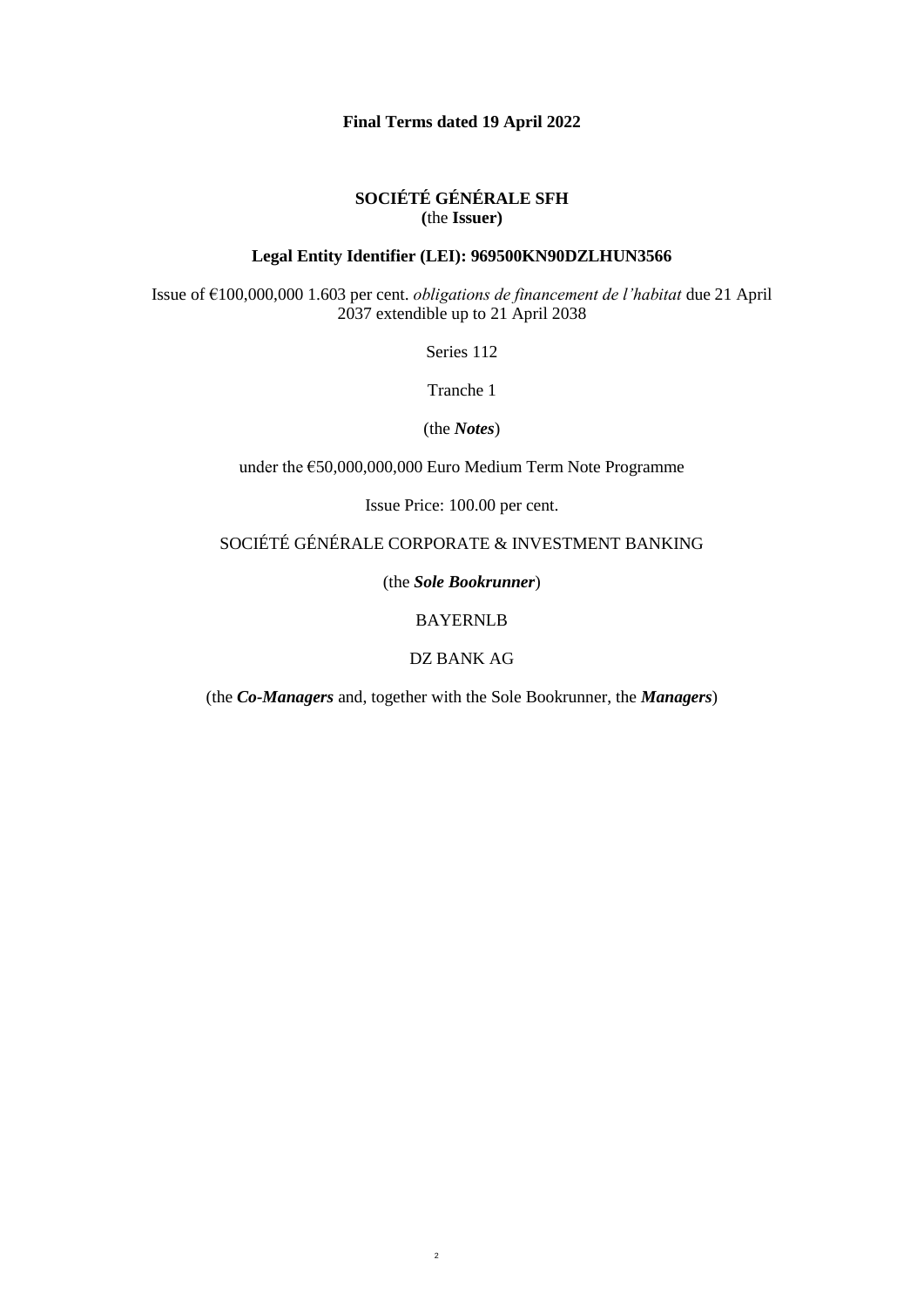### **PART A – CONTRACTUAL TERMS**

Terms used herein shall be deemed to be defined as such for the purposes of the terms and conditions (the *Conditions*) set forth in the base prospectus dated 9 June 2021 which received approval n°21-216 from the *Autorité des marchés financiers* (the *AMF*) on 9 June 2021, the first supplement to the base prospectus dated 12 October 2021 which received approval n°21- 442 from the AMF on 12 October 2021 and the second supplement to the base prospectus dated 6 April 2022 which received approval n°22-085 on 6 April 2022 (together, the *Base Prospectus*) which together constitute a base prospectus for the purposes of Regulation (EU) 2017/1129 of the European Parliament and of the Council dated 14 June 2017, as amended (the *Prospectus Regulation*).

This document constitutes the final terms of the Notes (the *Final Terms*) described herein for the purposes of Article 8 of the Prospectus Regulation and must be read in conjunction with the Base Prospectus. Full information on the Issuer and the offer of the Notes is only available on the basis of the combination of these Final Terms and the Base Prospectus. The Base Prospectus and these Final Terms are available for viewing on the websites of (a) the AMF [\(www.amf](http://www.amf-france.org/)[france.org\)](http://www.amf-france.org/) during a period of twelve (12) months from the date of approval of the Base Prospectus and (b) the Issuer [\(http://prospectus.socgen.com/\)](http://prospectus.socgen.com/) and during normal business hours at the registered office of the Issuer where copies may be obtained.

| 1. | Series Number:<br>(i)                               |                                                                                                   | 112                                                 |  |
|----|-----------------------------------------------------|---------------------------------------------------------------------------------------------------|-----------------------------------------------------|--|
|    | (ii)                                                | Tranche Number:                                                                                   | 1                                                   |  |
|    | (iii)                                               | Date on which the Notes<br>be<br>assimilated<br>will<br>(assimilées) and form a<br>single Series: | Not Applicable                                      |  |
| 2. | <b>Specified</b><br><b>Currencies:</b>              | <b>Currency</b><br><b>or</b>                                                                      | Euro $(\epsilon)$                                   |  |
| 3. | <b>Aggregate Nominal Amount of</b><br><b>Notes:</b> |                                                                                                   |                                                     |  |
|    | (i)                                                 | Series:                                                                                           | €100,000,000                                        |  |
|    | (ii)                                                | Tranche:                                                                                          | €100,000,000                                        |  |
| 4. | <b>Issue Price:</b>                                 |                                                                                                   | 100.00 per cent. of the Aggregate Nominal<br>Amount |  |
| 5. | <b>Specified Denomination(s):</b>                   |                                                                                                   | €100,000                                            |  |
| 6. | (i)<br><b>Issue Date:</b>                           |                                                                                                   | 21 April 2022                                       |  |
|    | (ii)                                                | <b>Interest</b><br><b>Commencement Date:</b>                                                      | <b>Issue Date</b>                                   |  |
| 7. | <b>Maturity Date:</b>                               |                                                                                                   | 21 April 2037                                       |  |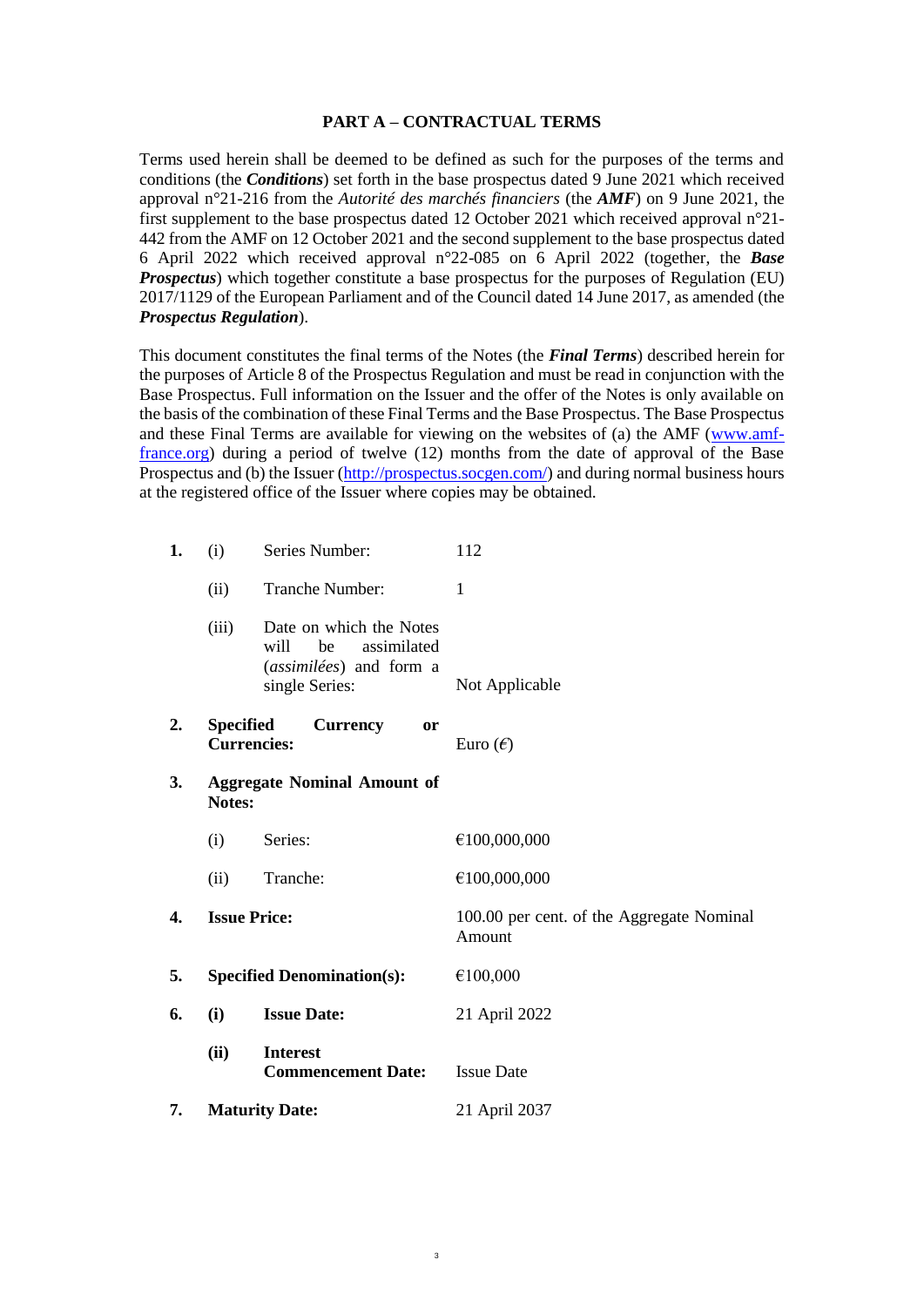| 8.  | <b>Extended Maturity Date:</b>                                                      | 21 April 2038                                                                                                                                                                                                                                                                                                                                                                                                                                                                                                                                                                                                                                                                                                                                                                                                                                                                                                                            |
|-----|-------------------------------------------------------------------------------------|------------------------------------------------------------------------------------------------------------------------------------------------------------------------------------------------------------------------------------------------------------------------------------------------------------------------------------------------------------------------------------------------------------------------------------------------------------------------------------------------------------------------------------------------------------------------------------------------------------------------------------------------------------------------------------------------------------------------------------------------------------------------------------------------------------------------------------------------------------------------------------------------------------------------------------------|
| 9.  | <b>Interest Basis:</b>                                                              | 1.603 per cent. Fixed Rate                                                                                                                                                                                                                                                                                                                                                                                                                                                                                                                                                                                                                                                                                                                                                                                                                                                                                                               |
|     |                                                                                     | (further particulars specified below)                                                                                                                                                                                                                                                                                                                                                                                                                                                                                                                                                                                                                                                                                                                                                                                                                                                                                                    |
| 10. | <b>Redemption/Payment Basis:</b>                                                    | Redemption at par                                                                                                                                                                                                                                                                                                                                                                                                                                                                                                                                                                                                                                                                                                                                                                                                                                                                                                                        |
|     |                                                                                     | (further particulars specified below)                                                                                                                                                                                                                                                                                                                                                                                                                                                                                                                                                                                                                                                                                                                                                                                                                                                                                                    |
| 11. | <b>Change of Interest Basis:</b>                                                    | Not Applicable                                                                                                                                                                                                                                                                                                                                                                                                                                                                                                                                                                                                                                                                                                                                                                                                                                                                                                                           |
| 12. | <b>Redemption at the Option of the</b><br><b>Issuer:</b>                            | Not Applicable                                                                                                                                                                                                                                                                                                                                                                                                                                                                                                                                                                                                                                                                                                                                                                                                                                                                                                                           |
| 13. | of<br>Date<br>corporate<br>authorisations for issuance of<br><b>Notes obtained:</b> | Decisions of the Board of Directors<br>(Conseil d'administration) of the Issuer<br>dated 20 September 2021 and 24 March 2022<br>(i) approving the issuance programme of<br>obligations de financement de l'habitat for<br>a period of one year as from 29 September<br>2021, (ii) granting authority to the Chief<br>Executive Officer (Directeur Général) of<br>the Deputy Chief<br>the Issuer and to<br>Executive Officer (Directeur Général<br>Délégué) of the Issuer, acting jointly or<br>separately, to decide the issue of <i>obligations</i><br>de financement de l'habitat, within certain<br>limits and (iii) approving the quarterly<br>issuance programme of the <i>obligations</i> de<br>financement de l'habitat for the second<br>quarter 2022.<br>Decision of Mr. Arnaud Mezrahi, Deputy<br>Chief Executive Officer (Directeur Général<br>Délégué) of the Issuer dated 12 April 2022<br>deciding the issue of the Notes. |

| 14. | <b>Method of distribution:</b> | Syndicated |
|-----|--------------------------------|------------|
|-----|--------------------------------|------------|

# **PROVISIONS RELATING TO INTEREST (IF ANY) PAYABLE**

| <b>15.</b> | <b>Fixed Rate Notes Provisions:</b> |                                | Applicable                                                                                                                             |
|------------|-------------------------------------|--------------------------------|----------------------------------------------------------------------------------------------------------------------------------------|
|            | (1)                                 | Rate of Interest:              | 1.603 per cent. <i>per annum</i> payable annually<br>in arrear on each Interest Payment Date                                           |
|            | (i)                                 | <b>Interest Payment Dates:</b> | 21 April in each year, from (and including)<br>21 April 2023 up to (and including) the<br>Maturity Date and, if applicable, up to (and |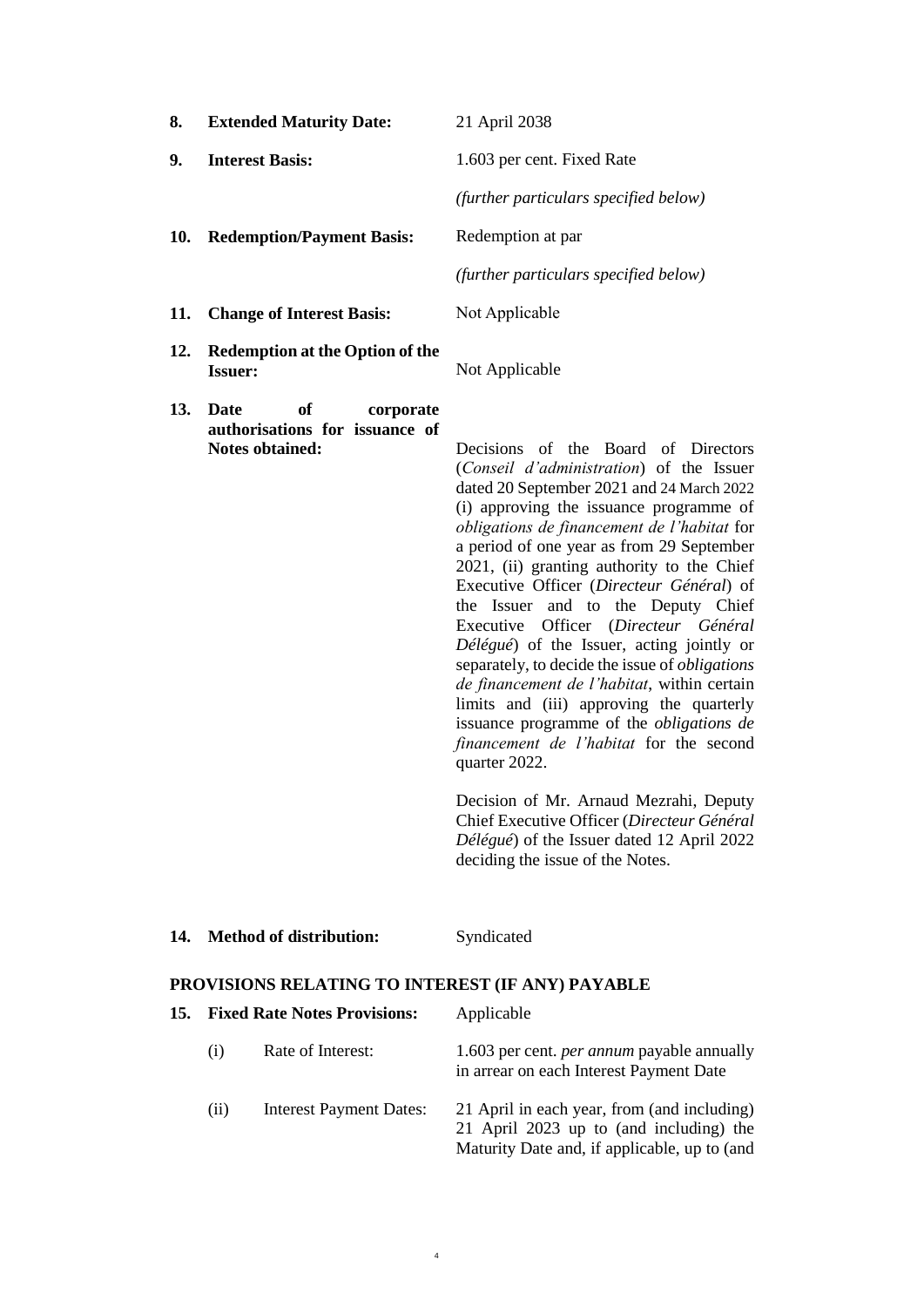including) the Extended Maturity Date (Unadjusted).

|                                   | (iii)<br><b>Fixed Coupon Amount:</b>                     |                                                                                                | €1,603 per Note of €100,000 in Specified<br>Denomination |  |
|-----------------------------------|----------------------------------------------------------|------------------------------------------------------------------------------------------------|----------------------------------------------------------|--|
|                                   | (iv)<br>Broken Amount(s):                                |                                                                                                | Not Applicable                                           |  |
|                                   | (v)                                                      | Day Count Fraction:                                                                            | Actual/Actual-ICMA                                       |  |
|                                   | (vi)                                                     | <b>Determination Dates:</b>                                                                    | 21 April in each year                                    |  |
| 16.                               |                                                          | <b>Floating Rate Notes Provisions:</b>                                                         | Not Applicable                                           |  |
| 17.                               | <b>Provisions:</b>                                       | <b>Fixed/Floating</b><br>Rate<br><b>Notes</b>                                                  | Not Applicable                                           |  |
| 18.                               |                                                          | <b>Zero Coupon Notes Provisions:</b>                                                           | Not Applicable                                           |  |
| PROVISIONS RELATING TO REDEMPTION |                                                          |                                                                                                |                                                          |  |
| 19.                               | <b>Redemption at the Option of the</b><br><b>Issuer:</b> |                                                                                                | Not Applicable                                           |  |
| 20.                               | <b>Redemption by Instalments:</b>                        |                                                                                                | Not Applicable                                           |  |
| 21.                               | each Note:                                               | <b>Final Redemption Amount of</b>                                                              | €100,000 per Note of €100,000 Specified<br>Denomination  |  |
| 22.                               |                                                          | <b>Early Redemption Amount:</b>                                                                |                                                          |  |
|                                   |                                                          | Early Redemption Amount(s) of<br>each Note payable on early<br>redemption (Condition $6(i)$ ): | As per Condition $6(d)(i)$                               |  |

# **GENERAL PROVISIONS APPLICABLE TO THE NOTES**

| 23. |       | <b>Form of Notes:</b>                                                                                                     | Dematerialised Notes     |  |
|-----|-------|---------------------------------------------------------------------------------------------------------------------------|--------------------------|--|
|     | (i)   | Form of Dematerialised<br>Notes:                                                                                          | Bearer form (au porteur) |  |
|     | (ii)  | <b>Registration Agent:</b>                                                                                                | Not Applicable           |  |
|     | (iii) | Global<br>Temporary<br>Certificate:                                                                                       | Not Applicable           |  |
| 24. |       | Financial Centre(s) or other<br>special provisions relating to<br>payment dates for the purposes<br>of Condition $7(g)$ : | Paris                    |  |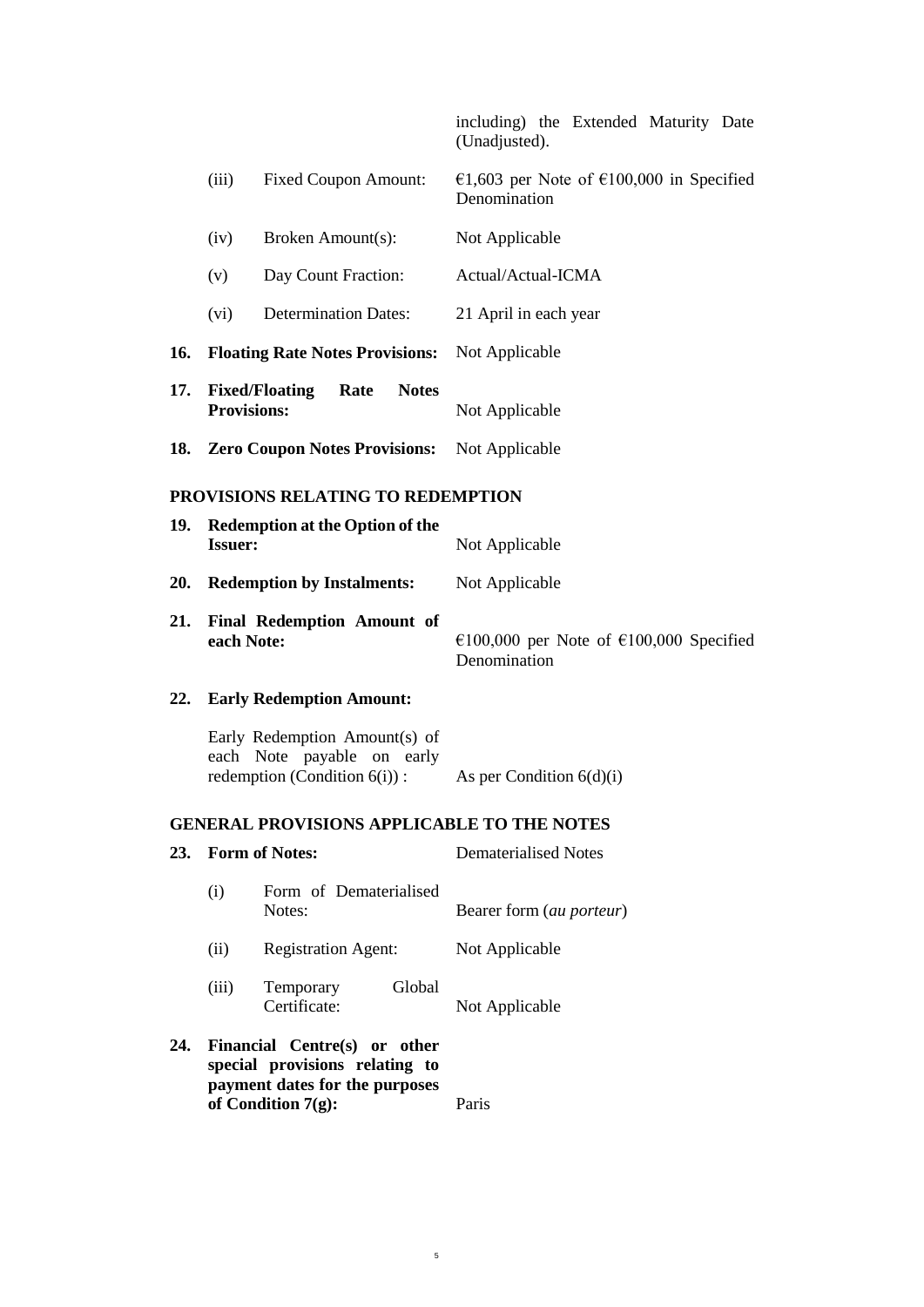| <b>Adjusted Payment Date</b><br>(Condition $7(g)$ ):                                                                                                  | Applicable           |
|-------------------------------------------------------------------------------------------------------------------------------------------------------|----------------------|
| 25. Talons for future Coupons or<br>Receipts to be attached to<br><b>Definitive Materialised Notes</b><br>(and dates on which such<br>Talons mature): | Not Applicable       |
| 26. Redenomination,<br>renominalisation<br>and<br><b>reconventioning provisions:</b> Not Applicable                                                   |                      |
| 27. Consolidation provisions:                                                                                                                         | Not Applicable       |
| 28. Meeting and Voting Provisions<br>(Condition 10):                                                                                                  | No Masse shall apply |
| <b>GENERAL</b>                                                                                                                                        |                      |
| The aggregate principal amount of<br>Notes issued has been translated into                                                                            |                      |

Notes issued has been translated into Euro at the rate of [●] per cent. producing a sum of: Not Applicable

# **PURPOSE OF FINAL TERMS**

These Final Terms comprise the final terms required for issue and admission to trading on Euronext Paris of the Notes described herein pursuant to the Euro 50,000,000,000 Euro Medium Term Note Programme of Société Générale SFH.

# **THIRD PARTY INFORMATION**

The Issuer accepts responsibility for the information contained in these Final Terms.

6

Signed on behalf of Société Générale SFH: By: Arnaud MEZRAHI, *Directeur Général Délégué* Duly authorised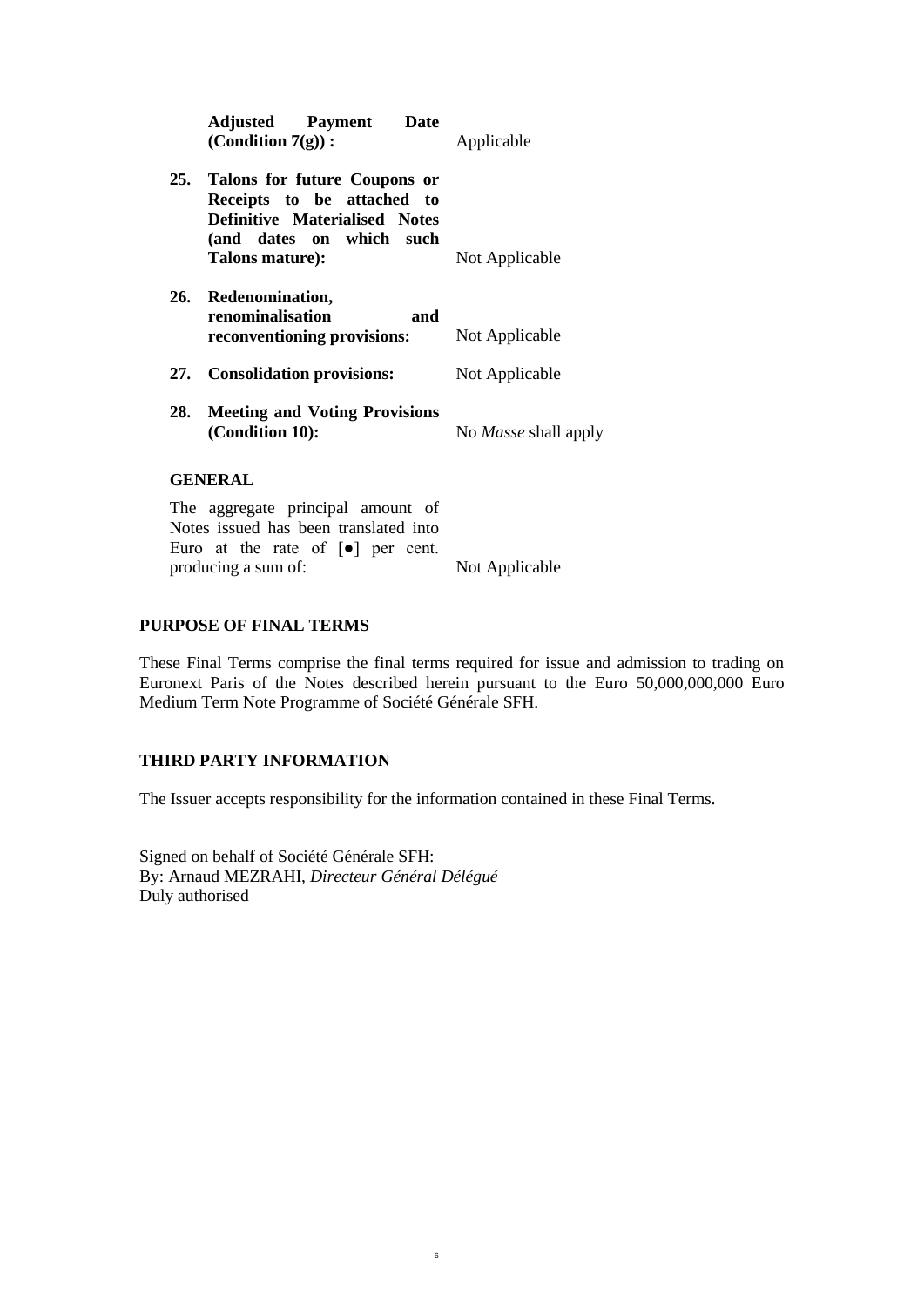### **PART B – OTHER INFORMATION**

# **1. LISTING AND ADMISSION TO TRADING**

(i) Listing: Euronext Paris (ii) (a) Admission to trading: Application has been made by the Issuer (or on its behalf) for the Notes to be admitted to trading on Euronext Paris with effect from 21 April 2022. (b) Regulated Markets or equivalent markets on which, to the knowledge of the Issuer, securities of the same class of the Notes to be admitted to trading are already admitted to trading: Not Applicable (iii) Estimate of total expenses related to admission to trading:  $\epsilon$ 11,425 (iv) Additional publication of Base Prospectus and Final Terms: The Base Prospectus is published on the websites of (a) the AMF (www.amf-france.org) and (b) the Issuer (prospectus.socgen.com). These Final Terms will be published on the websites of (a) the AMF (www.amf-france.org) and (b) the Issuer (prospectus.socgen.com). **2. RATINGS** The Notes are expected to be rated : Moody's France S.A.S. (**Moody's**): Aaa Fitch Ratings Ireland Limited (**Fitch**): AAA Each of Moody's and Fitch is established in the European Union and is registered under European Regulation 1060/2009/EC of 16 September 2009 on credit rating agencies, as amended (the *CRA Regulation*). As such, each of Moody's and Fitch is included in the list of registered credit rating agencies published by the European Securities and Markets Authority on its website [\(https://www.esma.europa.eu/supervision/credit](http://www.esma.europa.eu/page/List-registered-and-certified-CRAs)[rating-agencies/risk\)](http://www.esma.europa.eu/page/List-registered-and-certified-CRAs) in accordance with the CRA Regulation.

7

According to Moody's' definitions, obligations rated "Aaa" are judged to be of the highest quality, subject to the lowest level of credit risk.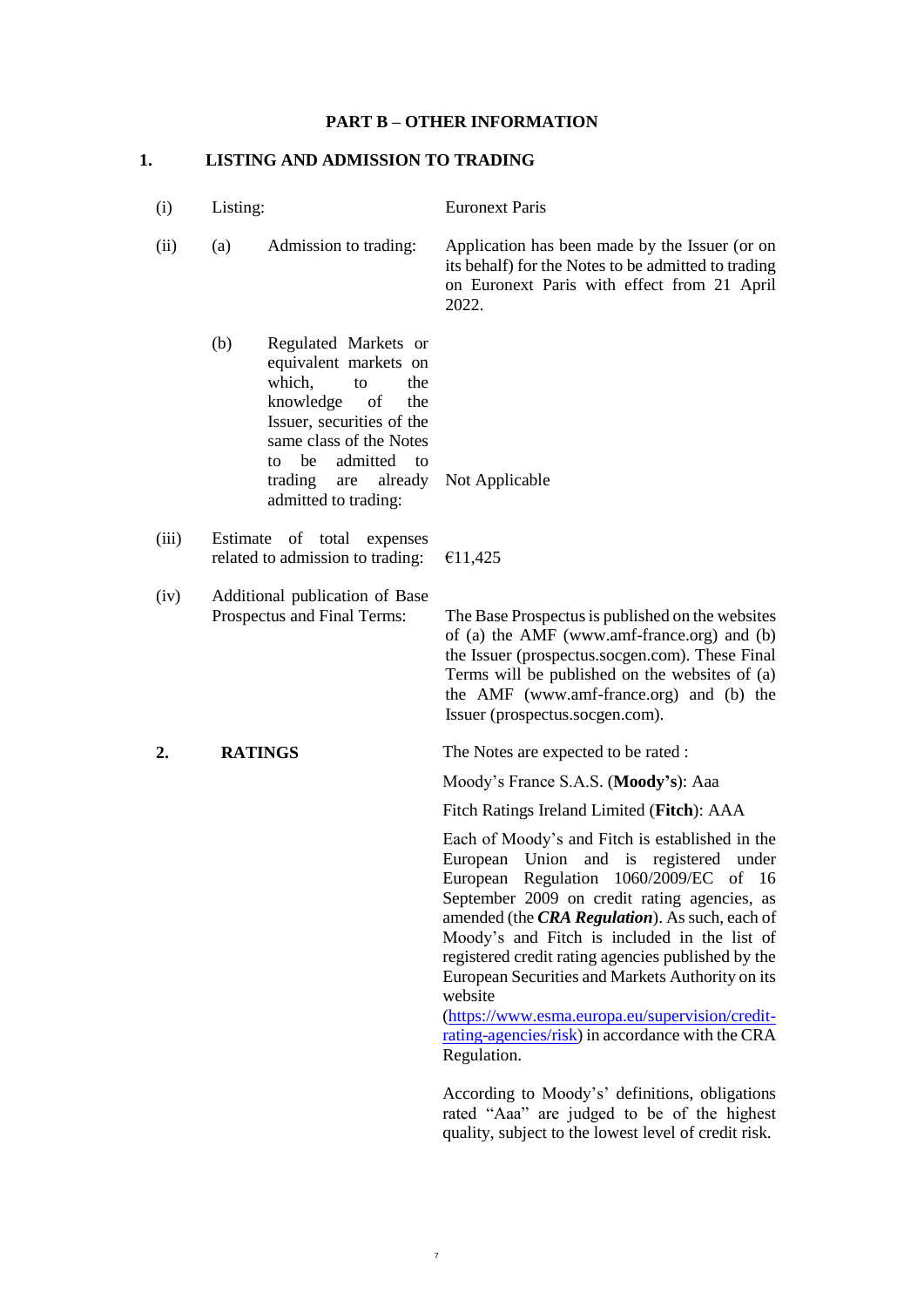According to Fitch's definitions, "AAA" ratings denote the lowest expectation of default risk. They are assigned only in cases of exceptionnaly strong capacity for payment of financial commitments. This capacity is highly unlikely to be adversely affected by forseeable events.

## **3. INTERESTS OF NATURAL AND LEGAL PERSONS INVOLVED IN THE ISSUE**

Save as discussed in "Subscription and Sale", so far as the Issuer is aware, no person involved in the offer of the Notes has a material interest in the offer. The Managers and their affiliates (including parent companies) have engaged, and may in the future engage, in financing, in investment banking and/or commercial banking transactions with, and may perform other services for, the Issuer and its affiliates in the ordinary course of business.

## **4. REASONS FOR THE OFFER, ESTIMATED NET PROCEEDS AND TOTAL EXPENSES**

|    | (i)  | Reasons for the offer:                                                          | See "Use of Proceeds" wording in the Base<br>Prospectus |
|----|------|---------------------------------------------------------------------------------|---------------------------------------------------------|
|    | (ii) | Estimated net proceeds:                                                         | €99,750,000.00                                          |
| 5. |      | YIELD                                                                           |                                                         |
|    |      | Indication of yield:                                                            | 1.603 per cent. <i>per annum</i> .                      |
| 6. |      | <b>OPERATIONAL INFORMATION</b>                                                  |                                                         |
|    |      | <b>ISIN Code:</b>                                                               | FR0014009S92                                            |
|    |      | Common Code:                                                                    | 246980446                                               |
|    |      | Depositaries:                                                                   |                                                         |
|    | (i)  | Euroclear France to act as Central<br>Depositary                                | Yes                                                     |
|    | (ii) | Common Depositary for Euroclear<br>Bank and Clearstream Banking,<br>S.A.        | No                                                      |
|    |      | the contract of the contract of the contract of the contract of the contract of |                                                         |

8

Any clearing system(s) other than Euroclear Bank SA/NV and Clearstream Banking, S.A. and the relevant identification number(s): Not Applicable

Delivery: Delivery against payment